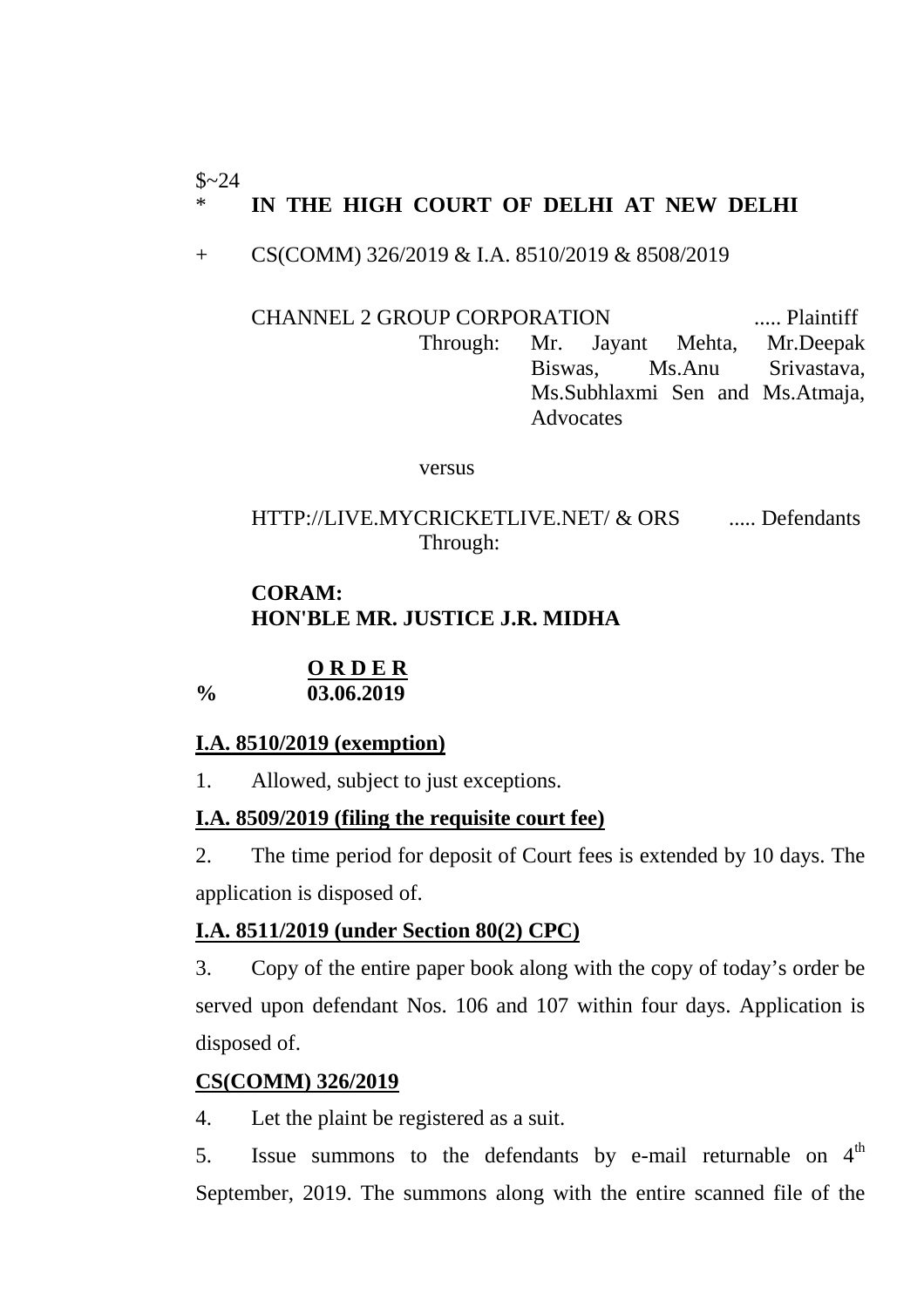paper book shall be sent by e-mail. Upon the Defendants entering appearance, a scanned copy of the entire paper book be provided to them.

6. The summons to the Defendants shall indicate that a written statement to the plaint shall be positively filed within 30 days from date of receipt of summons. Along with the written statement, the Defendants shall also file an affidavit of admission/denial of the documents of the Plaintiff, without which the written statement shall not be taken on record.

7. Liberty is given to the Plaintiff to file a replication within 30 days of the receipt of the written statement(s). Along with the replication, if any, filed by the Plaintiff, an affidavit of admission/denial of documents file by the Defendant, without which the replication shall not be taken on record.

8. The parties shall file all original documents in support of their respective claims along with their respective pleadings. In case parties are placing reliance on a document which is not in their power and possession, its detail and source shall be mentioned in the list of reliance which shall be also filed with the pleadings.

9. Electronic evidence is taken on record, subject to being proved at trial in accordance with law.

#### **I.A. 8508/2019 (Stay)**

10. Issue notice to the defendants by e-mail returnable on  $4<sup>th</sup>$  September, 2019.

11. The ICC Men's World Cup, 2019 is being organised from  $30<sup>th</sup>$  May, 2019 to  $14^{\text{th}}$  July, 2019.

12. The Plaintiff entered into an Audio Rights Agreement with ICC Business Corporation FZ LLC, which is the organiser of ICC Men's World Cup, 2019 ("World Cup, 2019"), under which the Plaintiff has following rights:

(a) Transmit audio coverage of Matches and warm-up matches (or any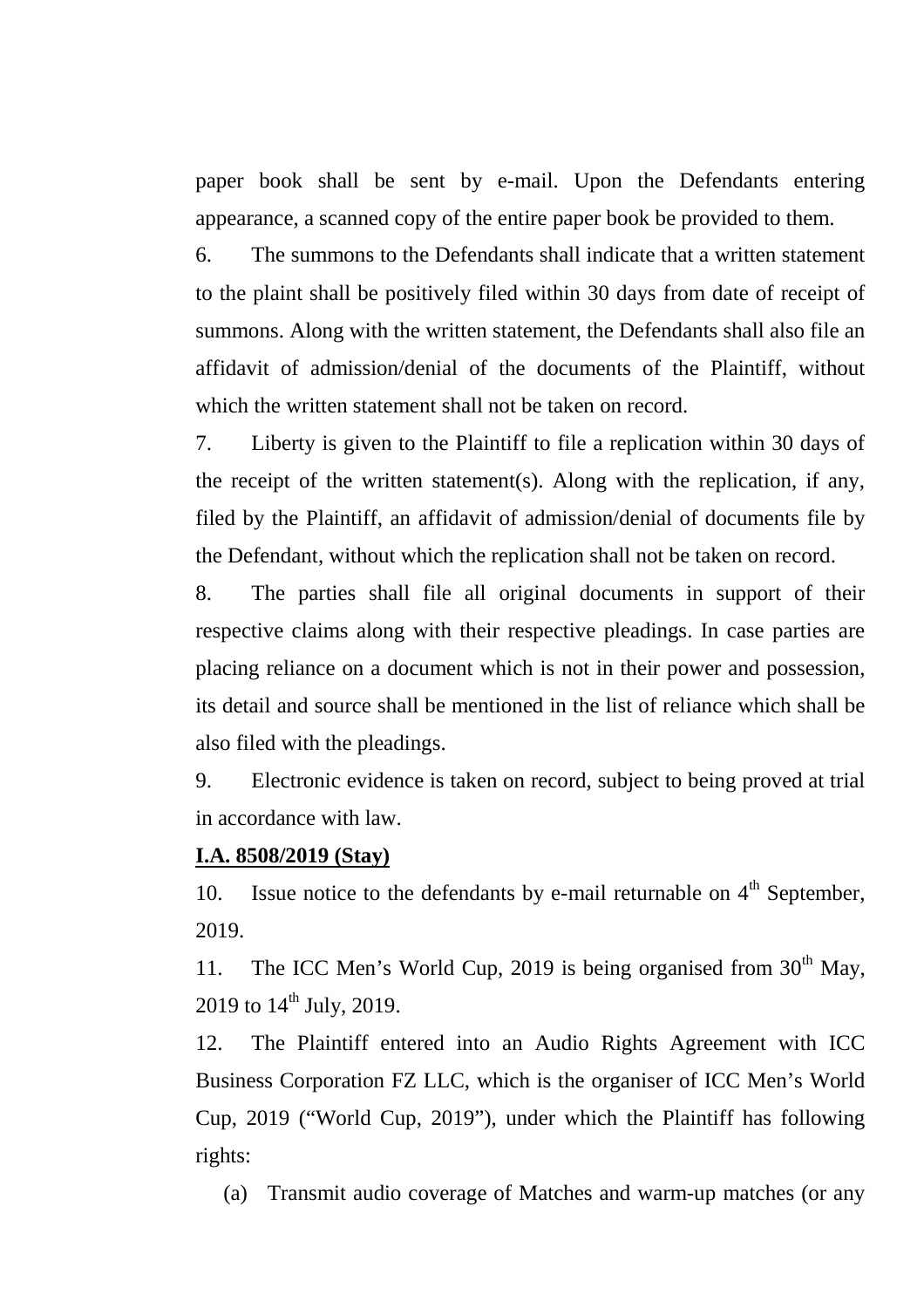adapted, altered or edited version thereof, and including comment, commentary, interviews and/or associated data) whether live, delayed, highlights or report in all languages via any delivery system now known or hereafter developed which is capable of transmitting or making available audio material for reception anywhere in the world, including via analogue and/or digital radio broadcasts, audio streaming/broadcasts to mobile phones, audio transmission on a digital TV channel (provided such transmission is accompanied only by basic scoring graphics and does not contain and ICC Marks)

- (b) Stream such audio coverage via the internet and/or simulcast radio broadcasts via an audio internet stream, and/or make such audio content available on demand, including the provision of downloadable audio content commonly called podcast.
- (c) Transmit or broadcast resulting from the exercise of the Audio Rights, by Private FM Radio Stations within and throughout India, after obtaining the necessary rights, clearances licenses and permission in relation to such broadcast subject to the Indian law which permit such live broadcast of cricket events on Private FM Radio Stations.
- (d) Exclusive right to exploit the Audio Rights and the right to negotiate and conclude the license agreements with sub-licensees.

13. The Defendant Nos. 1 - 64 are URLs/websites, 65-68 are private radio platform operators and 69-105 are ISPs (Internet Service Providers) / TSPs (Telecom Service Providers). Defendant Nos. 106 and 107 namely Department of Electronics and Information Technology and the Department of Telecommunications, are proforma defendants and have been impleaded only for giving effect to the interim directions. Defendant Nos. 109 - 249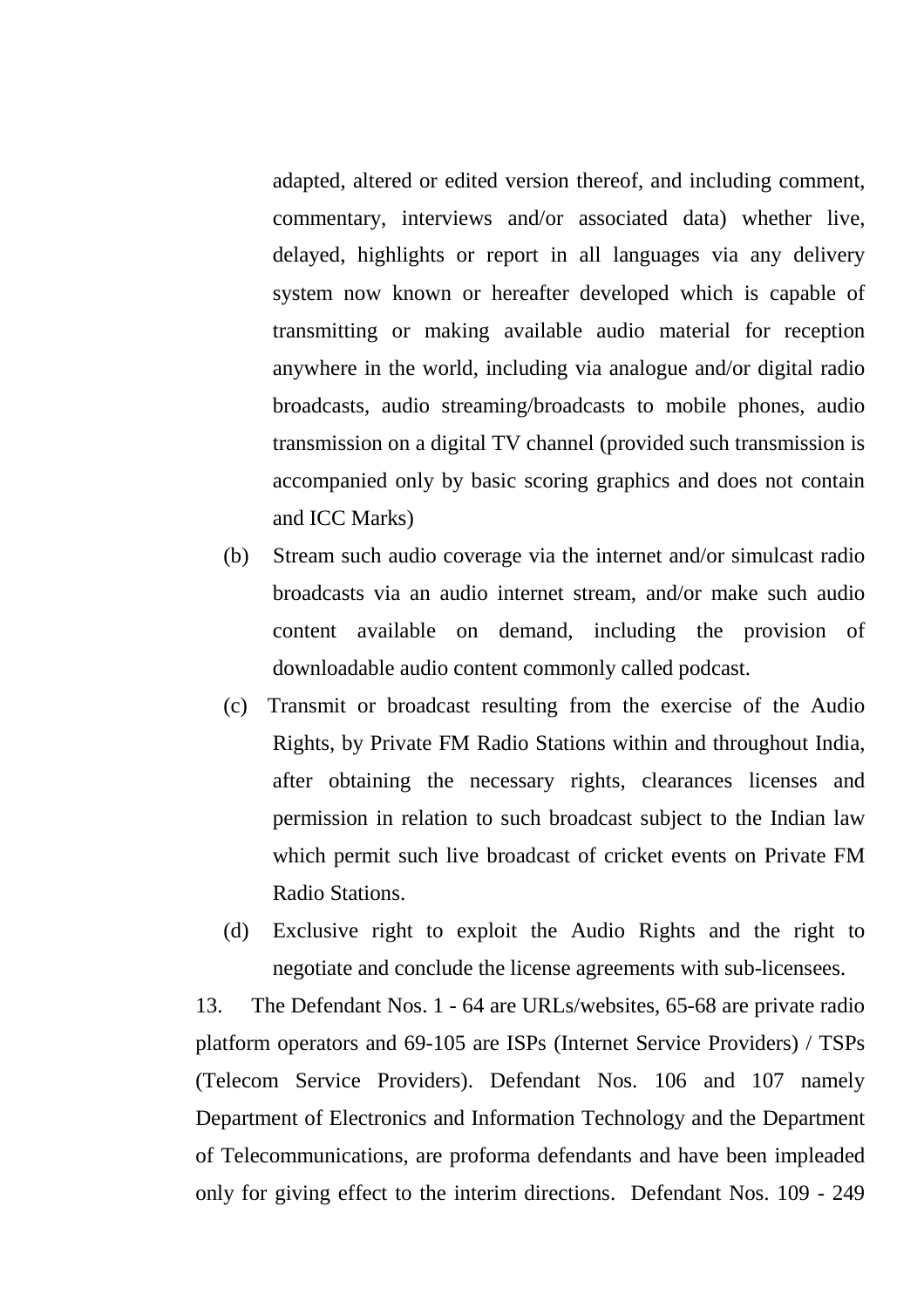are unknown defendants who, the plaintiff apprehends, would infringe the exclusive live or deferred audio or radio broadcast rights of the Plaintiff.

14. The Plaintiff's apprehension regarding the likely abuse of Plaintiff's exclusive Audio Rights and intellectual property rights arises from previous instances of infringement of the Plaintiff's exclusive broadcasting rights by various interested persons. The said instances of infringement caused considerable financial loss to the Plaintiff. The Plaintiff is given to believe from its agencies that the Defendants arrayed herein will infringe the exclusive Audio Rights of the Plaintiff. Due to the unique nature of online piracy and the unstructured nature of the internet, enforcement of rights against such pirating websites is a time consuming, mammoth task. The pirated websites can switch from one domain name to other. Further, most of the times, such websites hide under the garb of privacy as a result of which it is difficult to pin down the allegations against such website owners. The Plaintiff apprehends that if the Plaintiff were to wait and identify specific parties and collect evidence of infringement by such specific parties, significant time would be lost and the cricket matches may come to an end. Irreparable injury, loss and damage, would be caused to the Plaintiff in such a scenario, which would be impossible to quantify in monetary terms alone.

15. Learned counsel for the plaintiff submits that the Defendant Nos. 1- 105 are not authorised or licensed by the Plaintiff and they cannot make any audio or radio broadcasts or stream or report any live or deferred update pertaining to any ICC Event, including any of the matches of the World Cup, 2019. Any unauthorised audio or radio broadcasts, live or deferred update, by those defendants would be illegal and amount to piracy since the Plaintiff holds copyright and exclusive rights over such audio or radio broadcasts. If Defendant Nos. 1 – 105 are not restrained as prayed for by the Plaintiff, the Plaintiff would suffer an irreparable injury and would be left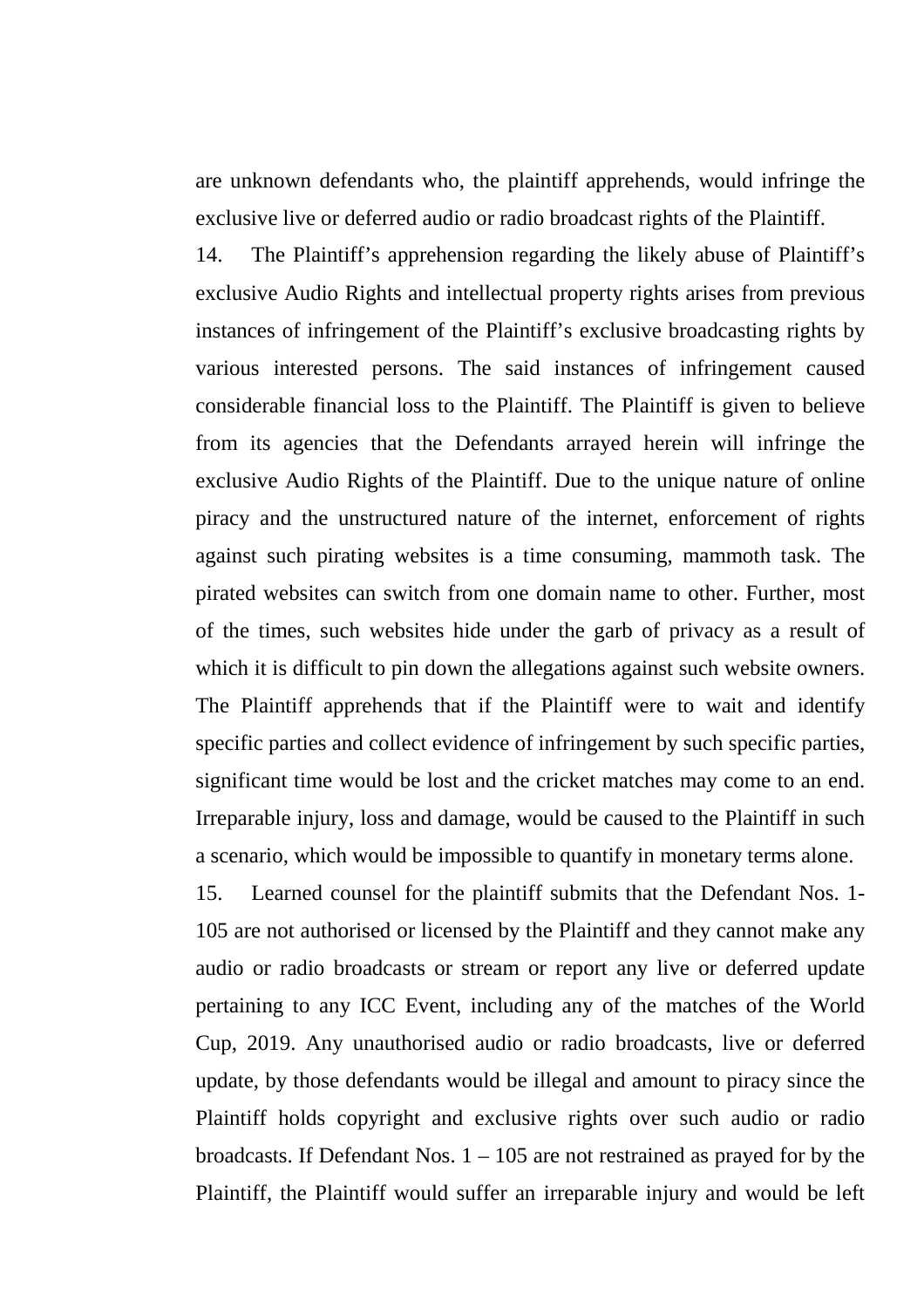without any remedy since the event has already begun and is to continue until  $14<sup>th</sup>$  July, 2019. Reliance is placed on injunctive orders in similar circumstances. Reliance is placed on order dated  $01<sup>st</sup>$  August, 2018 in CS (COMM) 979/2018 tilted *Sony Pictures Networks India Pvt. Ltd. v.*  $www.arenavision.in$ ; Order dated  $20<sup>th</sup>$  November, 2018 in CS (COMM) 1238/2018 tilted *Sony Pictures Networks India Pvt. Ltd. v. www.live.mycricket.tv*; Order dated 04<sup>th</sup> June, 2018 in CS (COMM) 971/2018 tilted *Sony Pictures Networks India Pvt. Ltd. v.*  $www.sportslive4u.com$ ; Order dated  $30<sup>th</sup>$  March, 2017 in CS (COMM) 239/2017 tilted *Sony Pictures Networks India Pvt. Ltd. v. Home Cable Network Pvt. Ltd.*

16. In *Star India Pvt. Ltd. v Piyush Agarwal*, 2013 (54) PTC 222 (Del), this Court directed that any person who wishes to gratuitously relay ball-byball or minute-by-minute score update or match alerts without a license, there should be a time lag of 15 minutes in transmitting such updates. The Supreme Court upheld the aforesaid 15 minutes time lag principle vide its order dated 30<sup>th</sup> September, 2013 in *Star India Pvt. Ltd. v. Akuate Internet Services Pvt. Ltd.*, SLP (C) No. 29633 of 2013.

17. This Court is satisfied that *ex-parte* interim order is warranted in the facts of the present case. In that view of the matter, the Defendants, their partners, proprietors, their officers, servants, agents and representatives, franchisees and all others in capacity of principal or agent, acting for and on their behalf are restrained from broadcasting/communicating to the public audio/ radio streaming or reporting live or deferred updates including by virtue of reporting of such event highlights in World Cup, 2019 through any means without authorization of the Plaintiff; transmitting / communicating to public / making available any match, audio only and/or any part of the World Cup, 2019, including live or deferred score updates, and/or textual